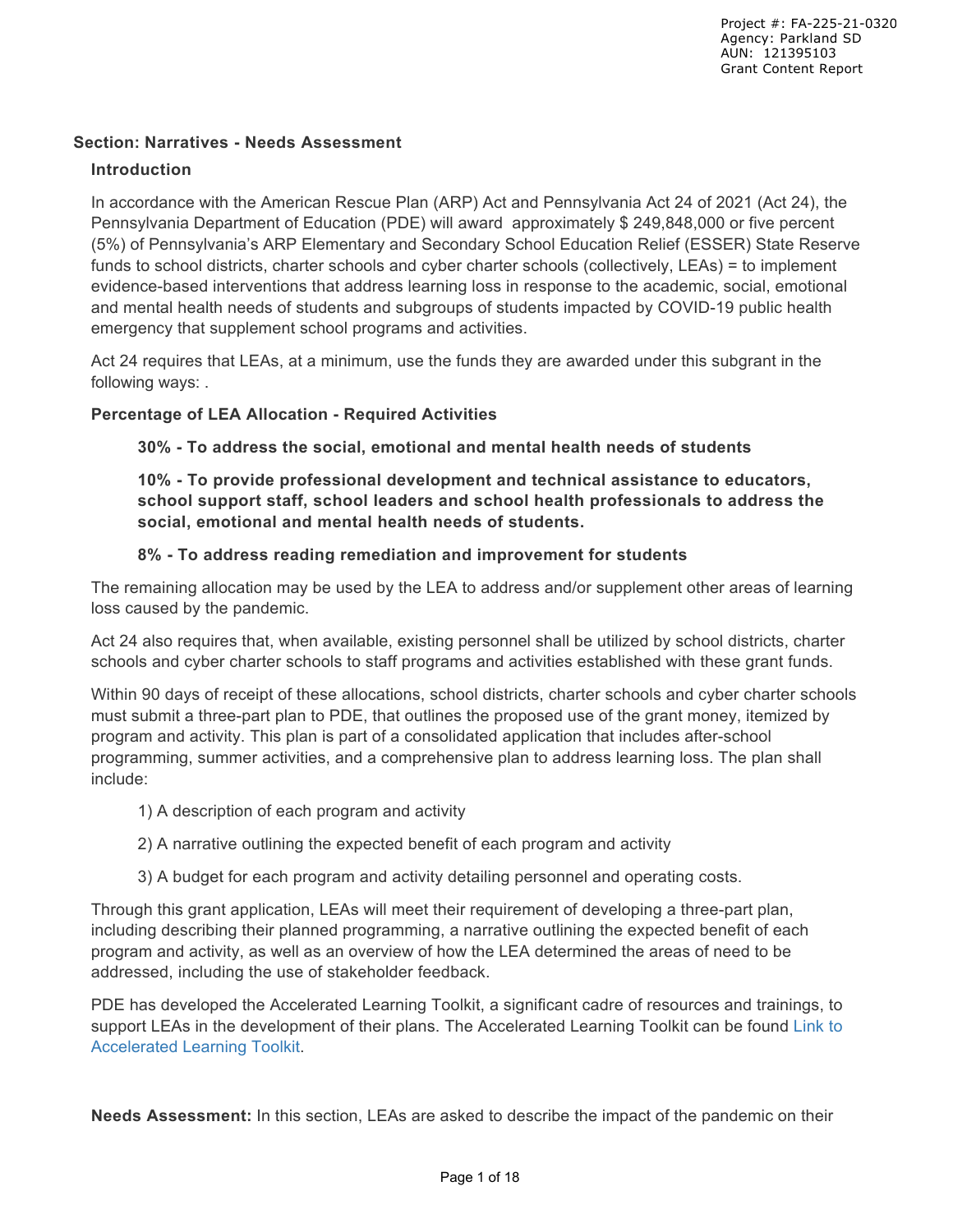students, examine disproportionate impacts on specific student groups, and highlight the LEA's promising practices in supporting student needs since March 2020.

#### **Indicators of Impact**

1. Understanding the Impact of the COVID-19 Pandemic: Describe how the LEA has identified or will identify the extent of the impact of the COVID-19 pandemic on student learning and well-being. Specifically, what methods (i.e., collecting and analyzing data and information from focus groups, surveys, and local assessment results) were used or will be used to identify and measure impacts in four key areas: (1) Social and Emotional Learning, (2) Professional Development needs to support Social and Emotional Learning, (3) Reading Remediation and Improvement for Students, and (4) Other areas of Learning Loss?

|                                                                                | Method used to Understand Each Type of Impact                                                                                                                                                                                                                                                                                                      |
|--------------------------------------------------------------------------------|----------------------------------------------------------------------------------------------------------------------------------------------------------------------------------------------------------------------------------------------------------------------------------------------------------------------------------------------------|
| <b>Social and Emotional</b><br>Learning                                        | Counselor records and feedback along with disciplinary documentation<br>has provided data to support the need for ongoing and additional social<br>and emotional learning initiatives. Additional, parent and student feedback<br>and engagement has echoed the need for additional support.                                                       |
| <b>Professional</b><br><b>Development for Social</b><br>and Emotional Learning | Professional development for social and emotional learning was utilized<br>prior to the COVID-19 pandemic, but utilizing the above measures:<br>counselor records and feedback, disciplinary documentation,<br>staff/parent/student feedback it is evident that additional professional<br>development is necessary to support staff and students. |
| <b>Reading Remediation</b><br>and Improvement for<br><b>Students</b>           | PSSA data, CDT data, curriculum based assessments indicate additional<br>need for phonics/phonemic awareness programming and a more targeted<br>screener/progress monitoring tool.                                                                                                                                                                 |
| <b>Other Learning Loss</b>                                                     | Additional areas of need based on assessment data includes math and<br>ISTEM content areas.                                                                                                                                                                                                                                                        |

#### **Documenting Disproportionate Impacts**

2. Identify the student groups in the LEA that faced particularly significant impacts from the pandemic in the areas of Social and Emotional Learning, Reading Remediation and Improvement, or any other areas of learning loss that the LEA will address with this funding source. For each, provide specific strategies that were used or will be used to identify and measure impacts.

| <b>Student Group</b>     | Area of Impact          | Provide specific strategies<br>that were used or will be<br>used to identify and<br>measure impacts |
|--------------------------|-------------------------|-----------------------------------------------------------------------------------------------------|
| Children from Low-Income | Reading Remediation and | Assessment data was used to<br>determine the need for<br>intervention services that will            |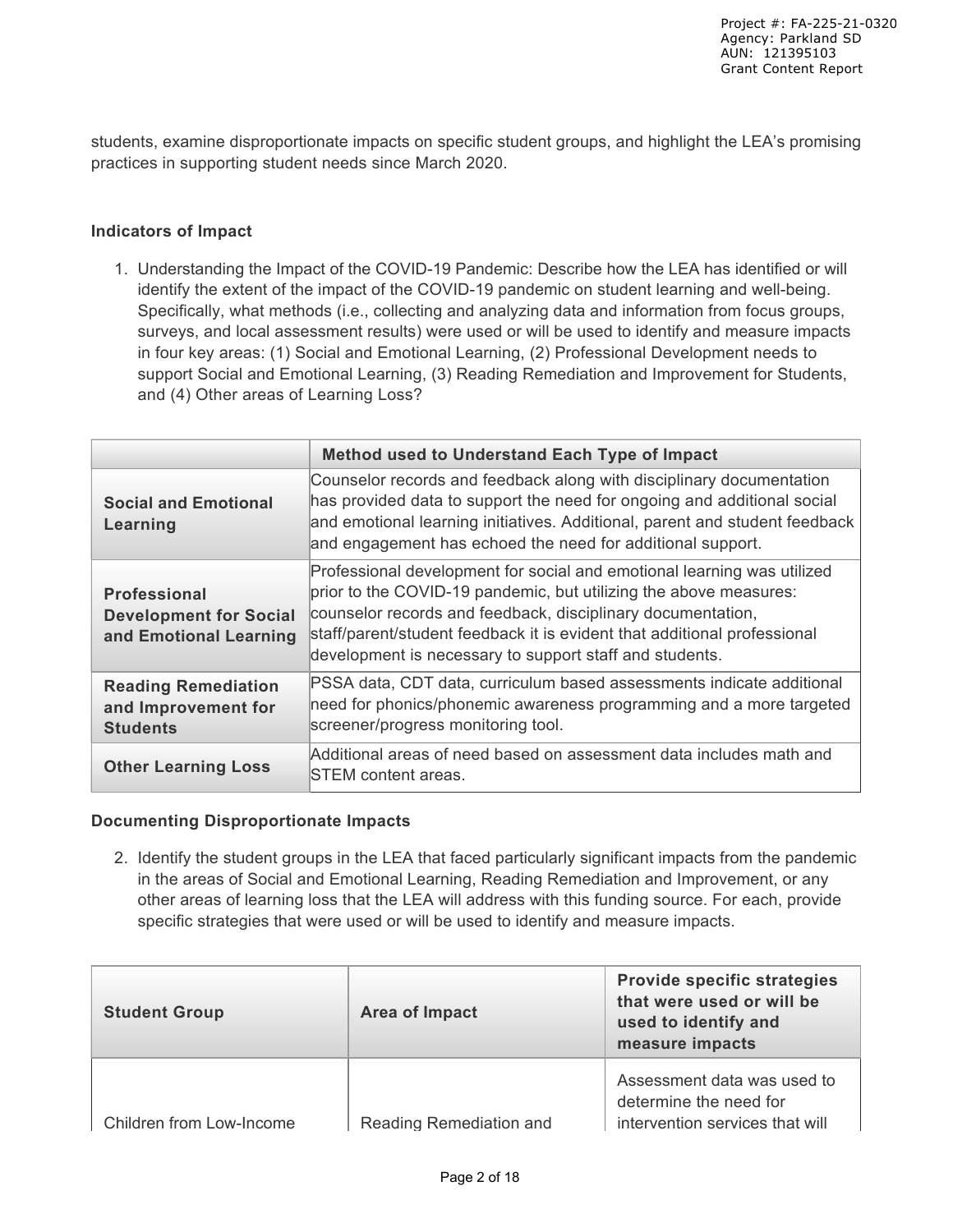| <b>Student Group</b> | <b>Area of Impact</b> | <b>Provide specific strategies</b><br>that were used or will be<br>used to identify and<br>measure impacts |
|----------------------|-----------------------|------------------------------------------------------------------------------------------------------------|
| <b>Families</b>      | Improvement           | continue with progress<br>monitoring probes to tailor the<br>support.                                      |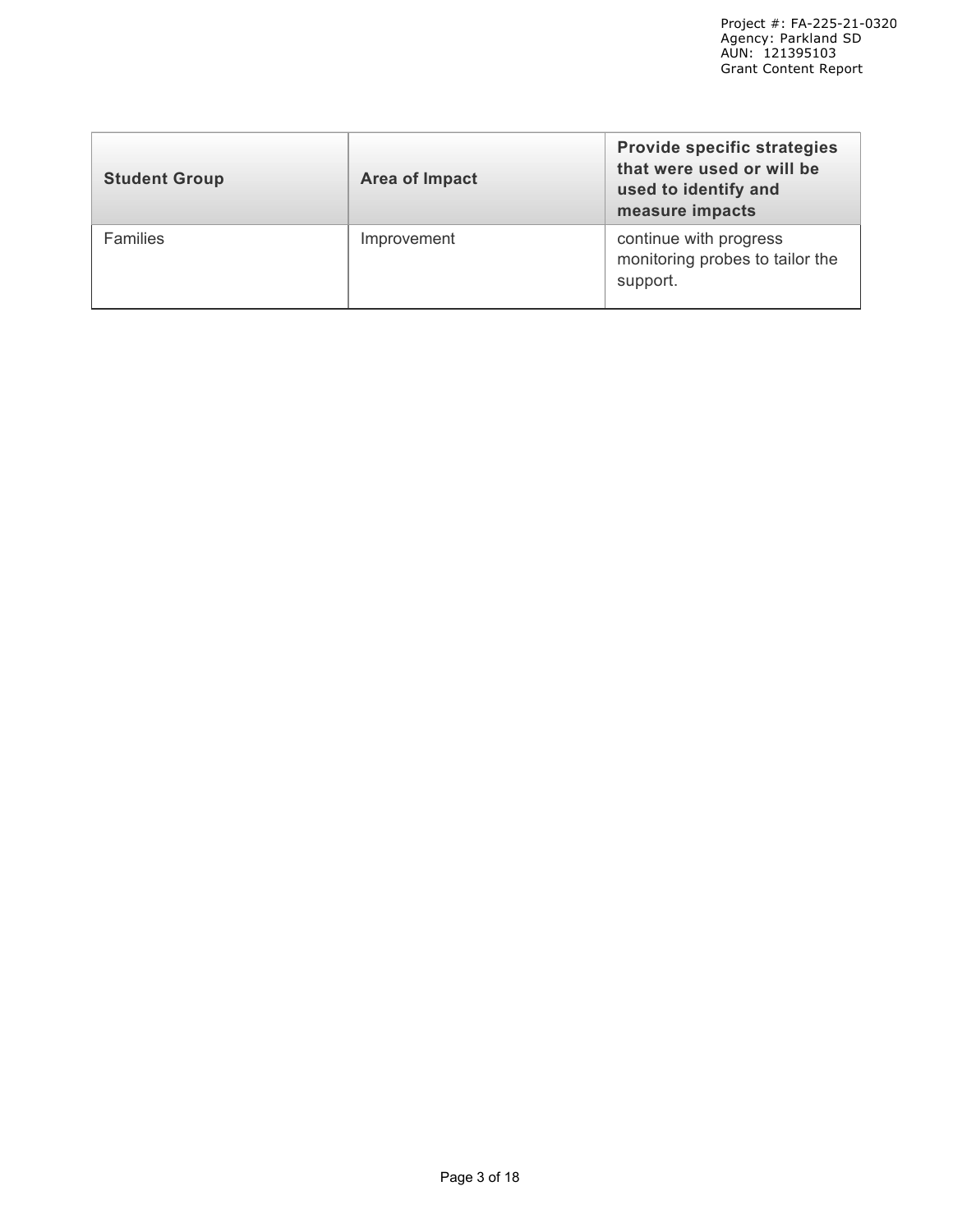#### **Section: Narratives - Learning Loss Program Questions**

**Learning Loss Program Questions:** In this section, LEAs are asked to describe the activities they have designed to support accelerated learning to combat learning loss caused by the COVID-19 pandemic for their students. Please use the following link to ensure that your calculated values below are equal to the values published on PDE's website. The file contains your LEA's MINIMUM required reserves [for Learning Loss to address SEL, SEL PD, and Reading Improvement. Click to download reserve](https://www.education.pa.gov/Documents/K-12/Safe%20Schools/COVID/GuidanceDocuments/ARP%20ESSER%205%20Percent%20Learning%20Loss%20Allocations.xlsx) amounts.

\*LEA's can choose to spend MORE than the minimum required reserves for Learning Loss. Those values will be entered in the budget sections.

**Section 3a – Social and Emotional Learning:** As schools across the Commonwealth return to school, LEAs face increased challenges in addressing the mental health needs of their students and staff. LEAs are required to utilize **A MINIMUM of THIRTY PERCENT (30%)** of funding available through this grant application to support the Social and Emotional Learning of their students. In this section, LEAs are asked to describe the activities they have designed to address these needs. Please reference the SEL framework to assist in developing this plan.

- 3. Calculate 30% of LEA Allocation as the **MINIMUM REQUIRED RESERVE** for Social and Emotional Learning. (Calculation will populate when you click the Save button)
	- This value will be needed in the corresponding budget section.

|                           | <b>Total LEA Allocation</b> | <b>Multiply by 30% (.30)</b> | <b>Minimum Allocation</b><br>for SEL |
|---------------------------|-----------------------------|------------------------------|--------------------------------------|
| Minimum 30%<br><b>SEL</b> | 620,979                     | 30%                          | 186,294                              |
| <b>Requirement</b>        |                             |                              |                                      |

4. Describe the data sources the LEA is using to identify social and emotional needs of students and identify areas of strength and concerns in the learning environment.

A high school survey indicates the need for additional social and emotional needs. Counselor records and feedback along with disciplinary documentation has provided data to support the need for ongoing and additional social and emotional learning initiatives. Additional, parent and student feedback and engagement has echoed the need for additional support.

5. Program/Activities – Please describe the planned program activities and identify the type of activity and the number of students to be served by that activity.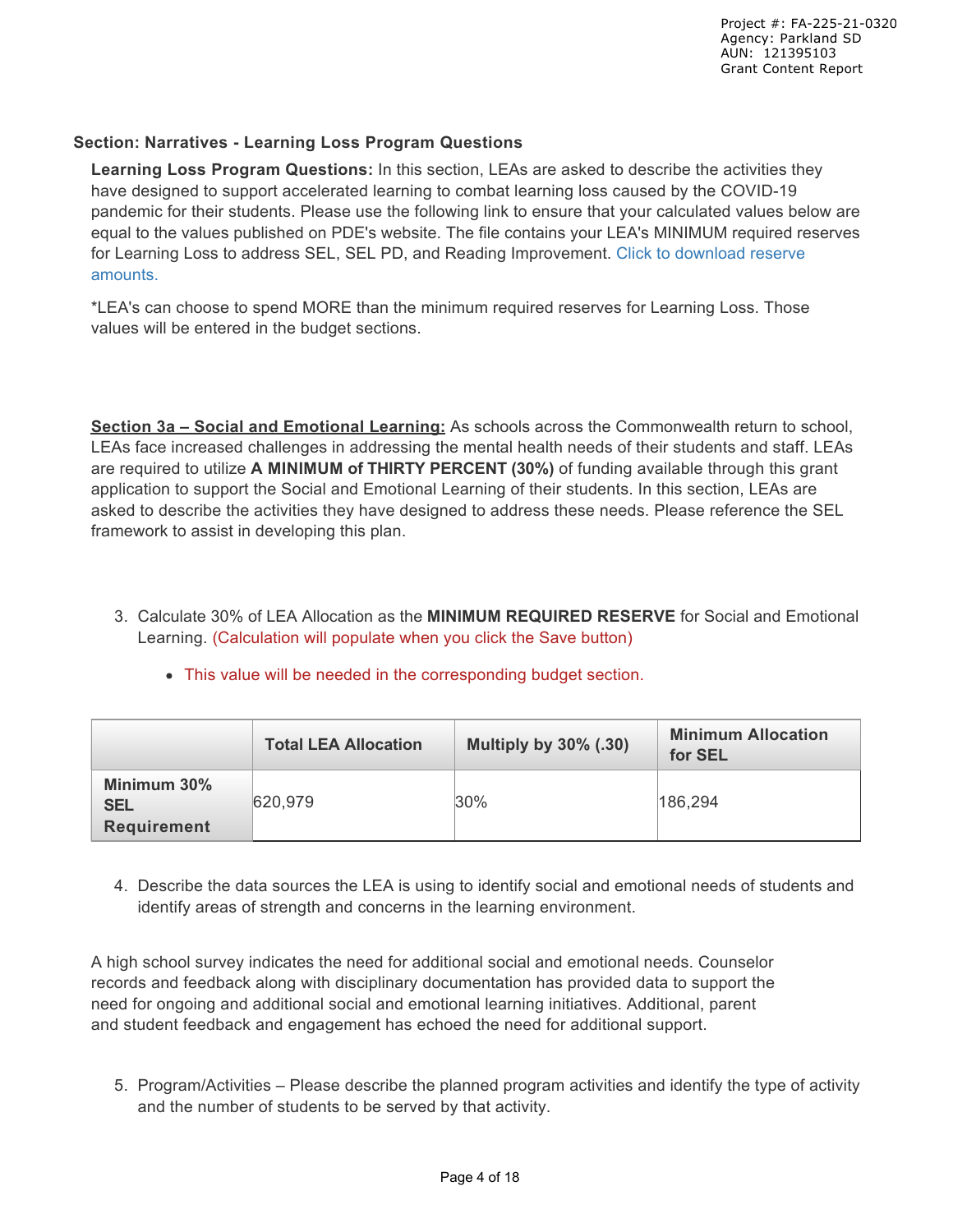| <b>Program Activity</b> | <b>Student Group</b>                  | <b>Type (Universal,</b><br>Targeted, Intensive) | <b>Number of Students</b><br><b>Served</b> |
|-------------------------|---------------------------------------|-------------------------------------------------|--------------------------------------------|
| Mind Up                 | Children from Low-<br>Income Families | Universal                                       | 6,780                                      |
| <b>Character Counts</b> | Children from Low-<br>Income Families | Universal                                       | 3,180                                      |

6. How will the LEA assess the success of the SEL program? Please identify the tool, frequency of use, and expected results.

| <b>Tool Used to Evaluate</b><br><b>Success</b> | <b>Frequency of Use</b> | <b>Expected Results</b>                                                                                                                                               |
|------------------------------------------------|-------------------------|-----------------------------------------------------------------------------------------------------------------------------------------------------------------------|
| Counselor Data                                 | Ongoing                 | The goal is to lower the<br>number of referrals.<br>disciplinary actions, and<br>counseling sessions while<br>providing students with coping<br>tools and strategies. |

**Section 3b – Social and Emotional Learning Professional Development:** LEAs face increased challenges in addressing the mental health needs of their students and staff. LEAs are required to utilize **A MINIMUM OF TEN PERCENT (10%)** of funding available through this grant application to support professional development activities and technical assistance for educators, school support staff, school leaders and school health professionals to address the social, emotional and mental health needs of students. In this section, LEAs are asked to describe the activities they have designed to address these needs.

- 7. Calculate 10% of LEA Allocation as the **MINIMUM REQUIRED RESERVE** for Social and Emotional Learning Professional Development. (Calculation will populate when you click the Save button)
	- This value will be needed in the corresponding budget section.

|                              | <b>Total LEA Allocation</b> | <b>Multiply by 10% (.10)</b> | <b>Minimum Allocation</b><br>for SEL PD |
|------------------------------|-----------------------------|------------------------------|-----------------------------------------|
| Minimum 10%<br><b>SEL PD</b> | 620,979                     | 10%                          | 62,098                                  |
| <b>Requirement</b>           |                             |                              |                                         |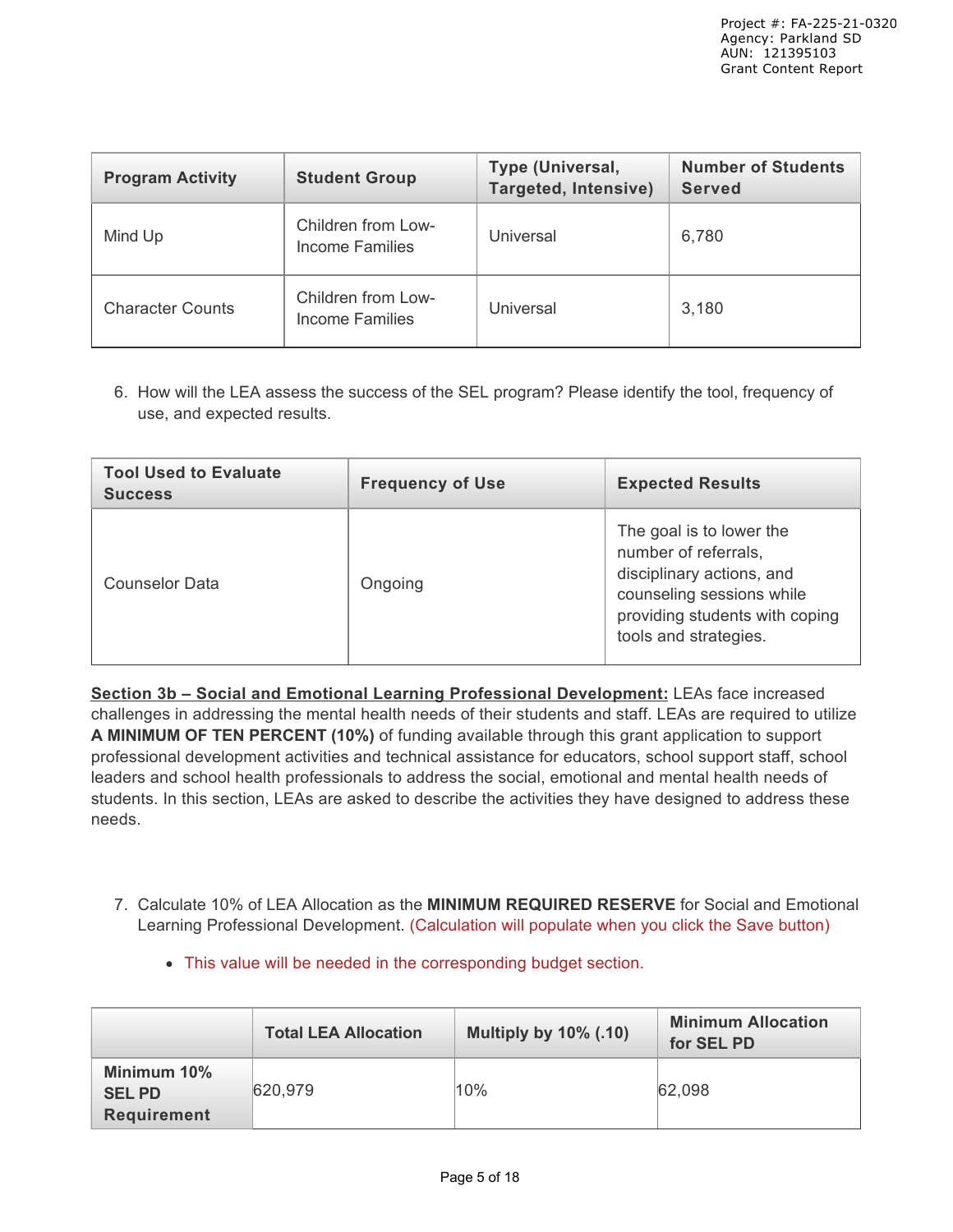- 8. Describe the planned professional development activities and how the activity will ensure that teachers/staff are equipped with training/support on the following:
	- a. Social emotional learning and support for students that have suffered trauma during the COVID-19 pandemic;
	- b. Identifying signs of possible mental health issues and providing culturally relevant support;
	- c. Motivating students that have been disengaged;
	- d. Mentoring students who have attendance issues before it becomes a pattern;
	- e. Self-care and mindfulness strategies for teachers;
	- f. Engaging and communicating effectively with parents;
	- g. Working with community agencies to address non-academic needs.

| Professional<br><b>Development</b><br><b>Activity</b>                                                                                 | <b>Number of Staff</b><br><b>Involved</b> | <b>Type of Staff</b><br><b>Involved</b><br>(Teacher,<br>Counselor,<br><b>Support Staff,</b><br>Admin, Other | Provider - Who<br>will present the<br>professional<br>development | Is the provider<br>an internal<br>staff member<br>or an outside<br>contractor? | <b>Brief</b><br><b>Description of</b><br>the Planned<br><b>Activity</b>        |
|---------------------------------------------------------------------------------------------------------------------------------------|-------------------------------------------|-------------------------------------------------------------------------------------------------------------|-------------------------------------------------------------------|--------------------------------------------------------------------------------|--------------------------------------------------------------------------------|
| a. Social<br>emotional<br>learning and<br>support for<br>students that<br>have suffered<br>trauma during<br>the COVID-19<br>pandemic; | 670                                       | Teacher                                                                                                     | Mind Up<br>Company                                                | External<br>Contractor                                                         | Orientation to<br>the program<br>and overview of<br>activities for<br>students |

9. How will the LEA assess the success of the SEL professional development? Please identify the tool, frequency of use, and expected results.

| <b>Tool Used to Evaluate</b><br><b>Success</b>                 | <b>Frequency of Use</b> | <b>Expected Results</b>                                                                                                       |
|----------------------------------------------------------------|-------------------------|-------------------------------------------------------------------------------------------------------------------------------|
| Implementation of program as<br>indicated during walk throughs | Ongoing                 | Teachers are expected to<br>implement SEL curriciulum with<br>their students as evidenced by<br>observation and walk throughs |

#### **Section 3c - Reading Improvement for Students:**

LEA allocations in Reading improvement should be used to increase the best practice in the implementation of research-based reading instruction and acceleration. As schools are planning the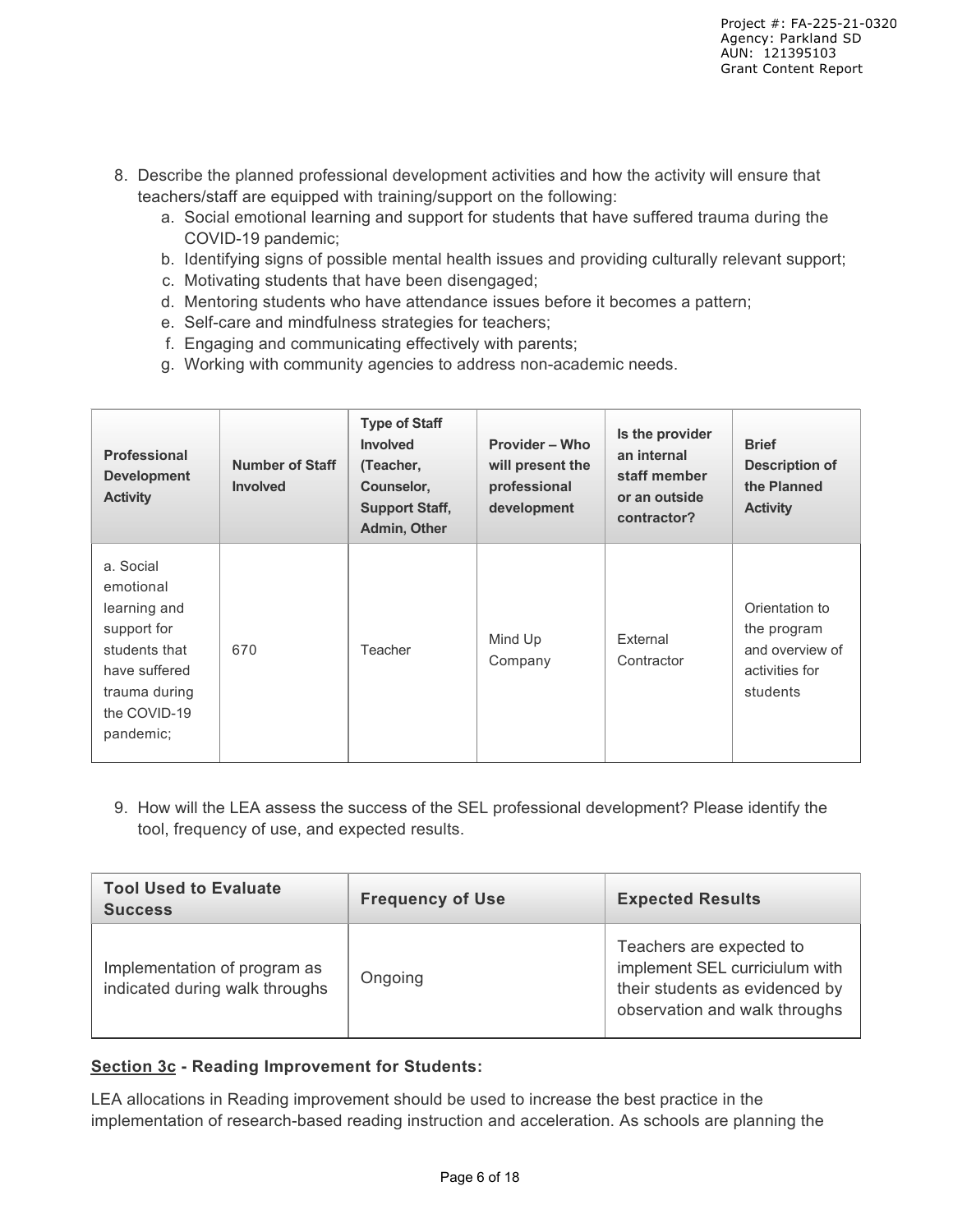most effective use for this 8% set aside for reading instruction and acceleration, they should contemplate the use of structured literacy (also known as Science of Literacy) to develop reading instruction and remediation. Please reference the Structured Literacy framework to assist in developing this plan LINK NEEDED

LEAs are required to utilize **A MINIMUM of EIGHT PERCENT (8%)** of their ARP-ESSER allocation for research-based reading instruction. In this section, describe the course of action to remediate and improve reading gaps through research-based practices.

10. Calculate 8% of LEA Allocation as the **MINIMUM REQUIRED RESERVE** for Reading Improvement for Students. (Calculation will populate when you click the Save button)

|                                                                   | <b>Total LEA Allocation</b> | Multiply by 8% (.08) | <b>Minimum Allocation</b><br>for Reading<br>Improvement |
|-------------------------------------------------------------------|-----------------------------|----------------------|---------------------------------------------------------|
| Minimum 8%<br><b>Reading</b><br>Improvement<br><b>Requirement</b> | 620,979                     | 8%                   | 49,678                                                  |

This value will be needed in the corresponding budget section.

11. What local assessments were used to determine the need to address learning loss in the area of reading? For which specific groups of students was this need evidenced? What were the findings?

PSSA data, CDT data, STAR data, and curriculum based measures. All learning groups showed a need for additional reading support and targeted differentiation.

12. Does your data indicate that at-risk readers are making at least a year's worth of growth or more in one school year? \*Please consider both state PVAAS data and local assessment data

Yes

Please explain:

STAR growth data shows that 87% of our intervention students are making adequate growth in reading skills.

13. Has the LEA used structured literacy and/or provided training for K-4, ESL, and Special Education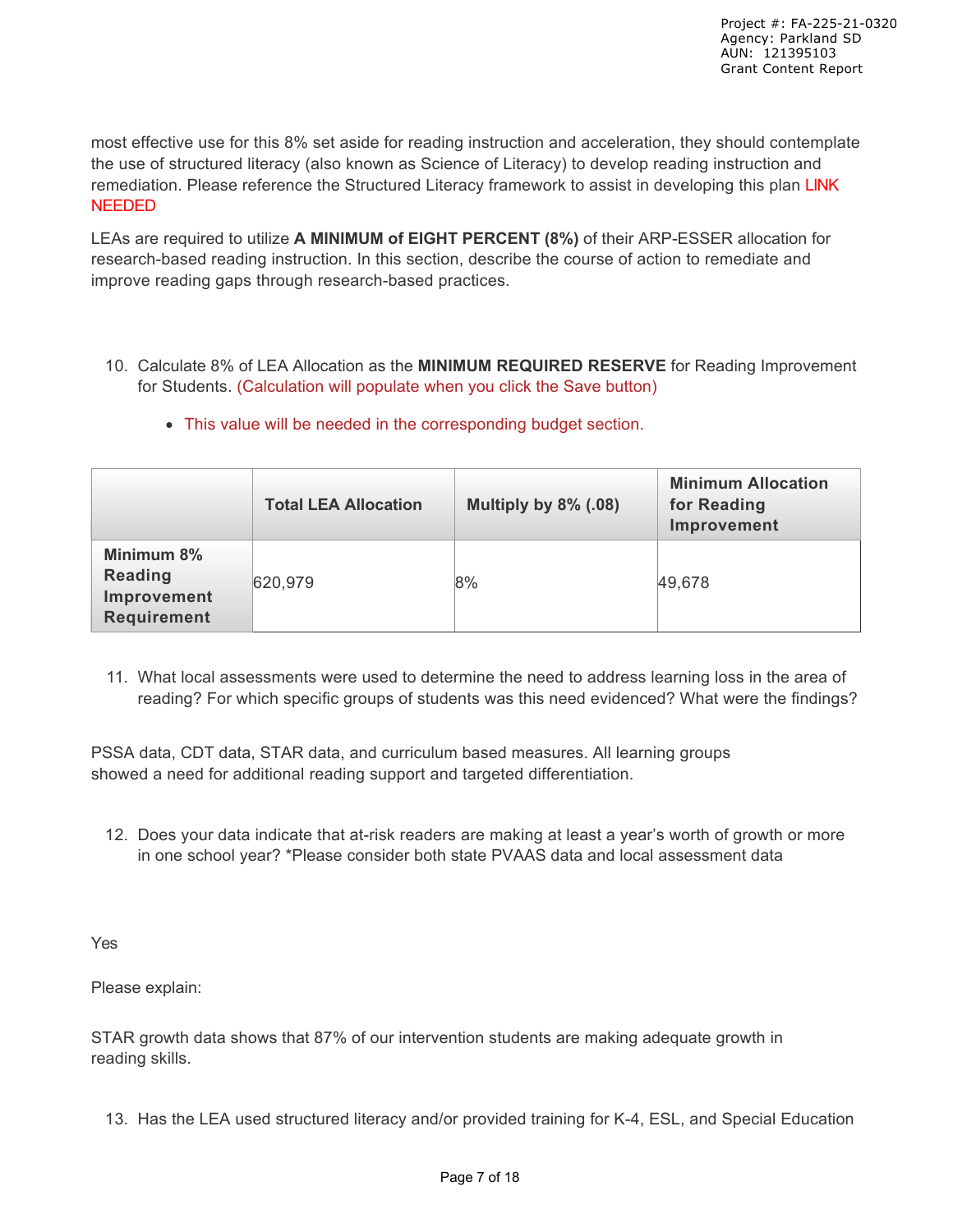teachers in structured literacy?

Yes

If so, please identify the training, grade level, and number of teachers involved.

| Training     | <b>Grade Level / ESL / Special</b><br><b>Education</b> | <b>Number of Teachers Trained</b> |
|--------------|--------------------------------------------------------|-----------------------------------|
| <b>LETRS</b> | K-3, ESL, Learning Support                             | 100                               |

14. Describe the evidence-based instructional intervention(s) that address the identified needs of students most disproportionately impacted.

| Intervention | <b>Student Group</b>                  | <b>Number of Students</b><br><b>Receiving</b><br>Intervention | <b>Brief Description of</b><br><b>Intervention</b>                                                                                                                                                                               |
|--------------|---------------------------------------|---------------------------------------------------------------|----------------------------------------------------------------------------------------------------------------------------------------------------------------------------------------------------------------------------------|
| <b>SPIRE</b> | Children from Low-<br>Income Families | 700                                                           | <b>SPIRE:This</b><br>intervention<br>providesdaily,<br>intensive, small-group<br>instruction, which work<br>to build skills in<br>phonological<br>awareness, phonics,<br>spelling, fluency,<br>vocabulary, and<br>comprehension. |

15. How will the LEA assess the success of the literacy program? Please identify the tool, frequency of use, and expected results.

| <b>Tool Used to Evaluate</b><br><b>Success</b> | <b>Frequency of Use</b> | <b>Expected Results</b>                                    |  |
|------------------------------------------------|-------------------------|------------------------------------------------------------|--|
| STAR progress monitoring                       | ongoing                 | Students are expected to make<br>growth with scaled score. |  |

**Section 3d - Other Learning Loss Activities:** LEAs are permitted to utilize the remainder of their allocation **t**o support and/or supplement additional efforts being implemented to combat learning loss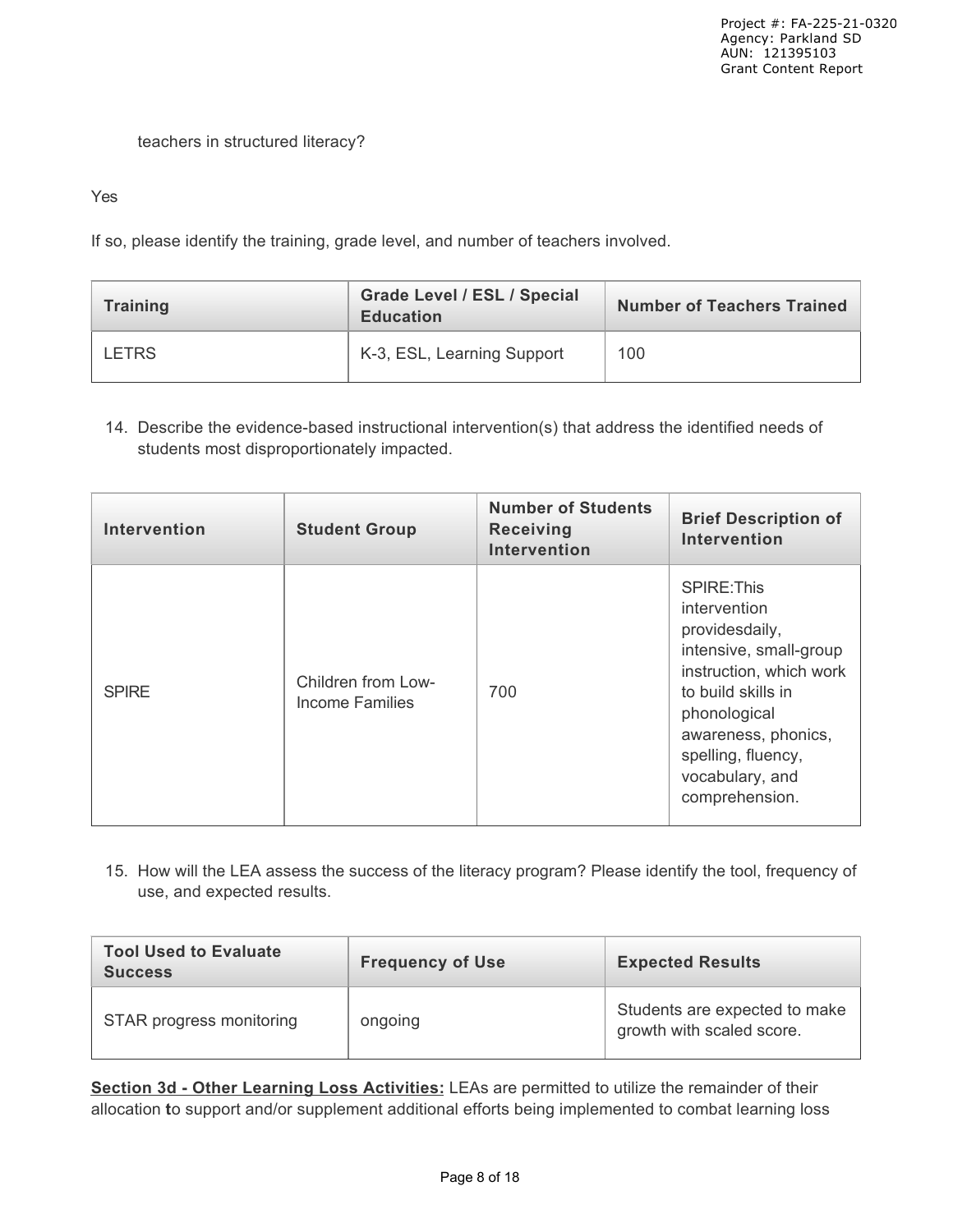caused by the COVID-19 pandemic. Please use this section to describe those efforts.

\*This value can be **UP TO 52%** of the total allocation, if minimum values were used for other reserves.

16. Calculate 52% of the remaining LEA Allocation **AS A MAXIMUM** amount to fund Other Learning Loss Activities. (Calculation will populate when you click the Save button)

|                                                        | <b>Total LEA Allocation</b> | <b>Multiply by 52% (.52)</b> | <b>Maximum Allocation</b><br>for Other Learning<br><b>Loss Activities</b> |
|--------------------------------------------------------|-----------------------------|------------------------------|---------------------------------------------------------------------------|
| 52% Other<br><b>Learning Loss</b><br><b>Activities</b> | 620,979                     | 52%                          | 322,909                                                                   |

17. Describe the evidence-based instructional intervention(s) that address the identified needs of students most disproportionately impacted.

| <b>Intervention</b> | <b>Student Group</b>                  | <b>Number of Students</b><br><b>Receiving</b><br><b>Intervention</b> | <b>Brief Description of</b><br><b>Intervention</b>                                                                                                                                                         |
|---------------------|---------------------------------------|----------------------------------------------------------------------|------------------------------------------------------------------------------------------------------------------------------------------------------------------------------------------------------------|
| <b>ECRI</b>         | Children from Low-<br>Income Families | 270                                                                  | <b>Enhanced Core</b><br>Reading Instruction: A<br>multi-tiered program<br>featuring a series of<br>teachign routines<br>designed to increase<br>efficiency and<br>effectiveness of<br>reading instruction. |

18. How will the LEA assess the success of the learning loss activities? Please identify the tool, frequency of use, and expected results.

| Tool Used to Evaluate<br><b>Success</b> | <b>Frequency of Use</b> | <b>Expected Results</b>                                    |
|-----------------------------------------|-------------------------|------------------------------------------------------------|
| STAR progress monitoring                | ongoing                 | Students are expected to make<br>growth with scaled score. |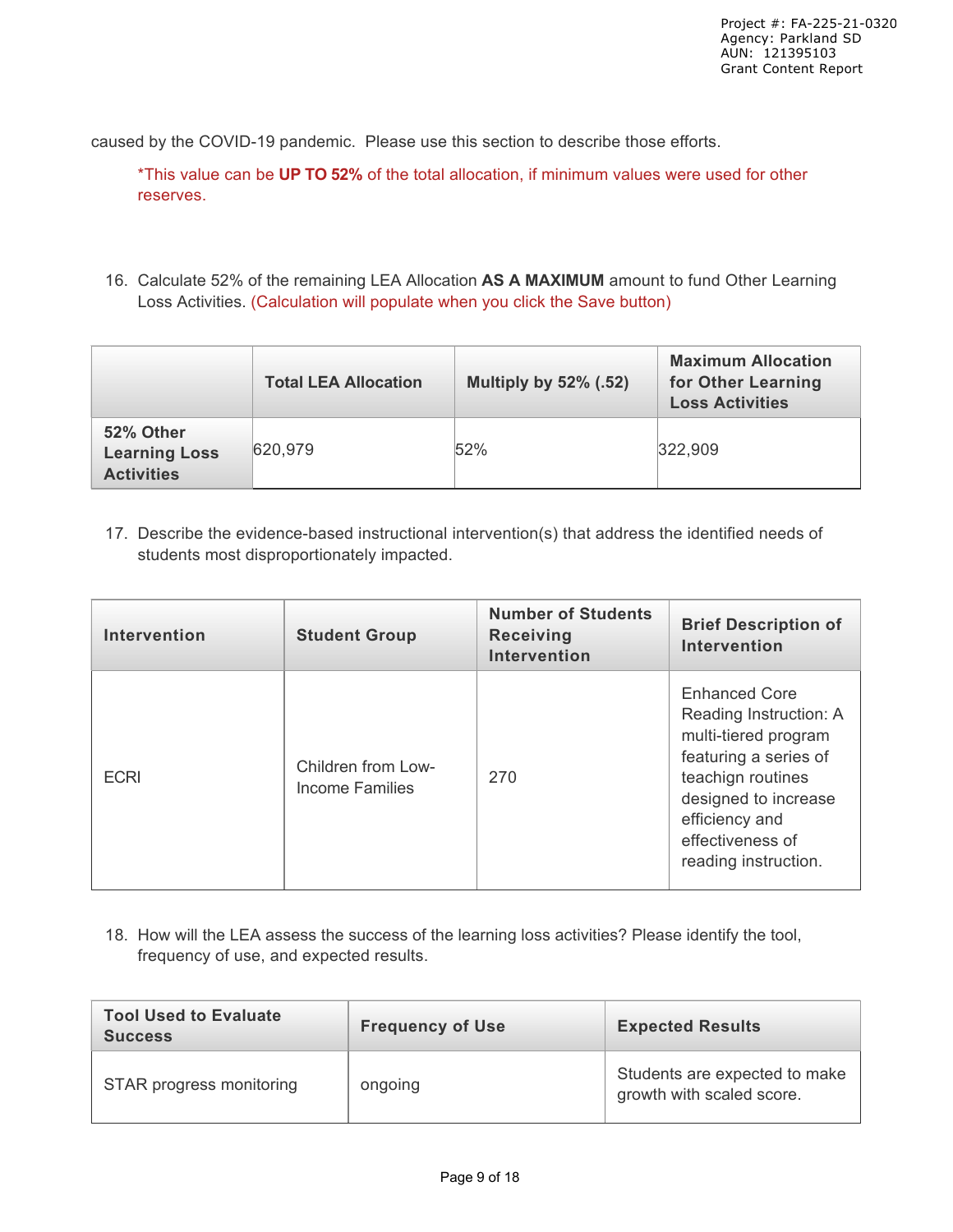Project #: FA-225-21-0320 Agency: Parkland SD AUN: 121395103 Grant Content Report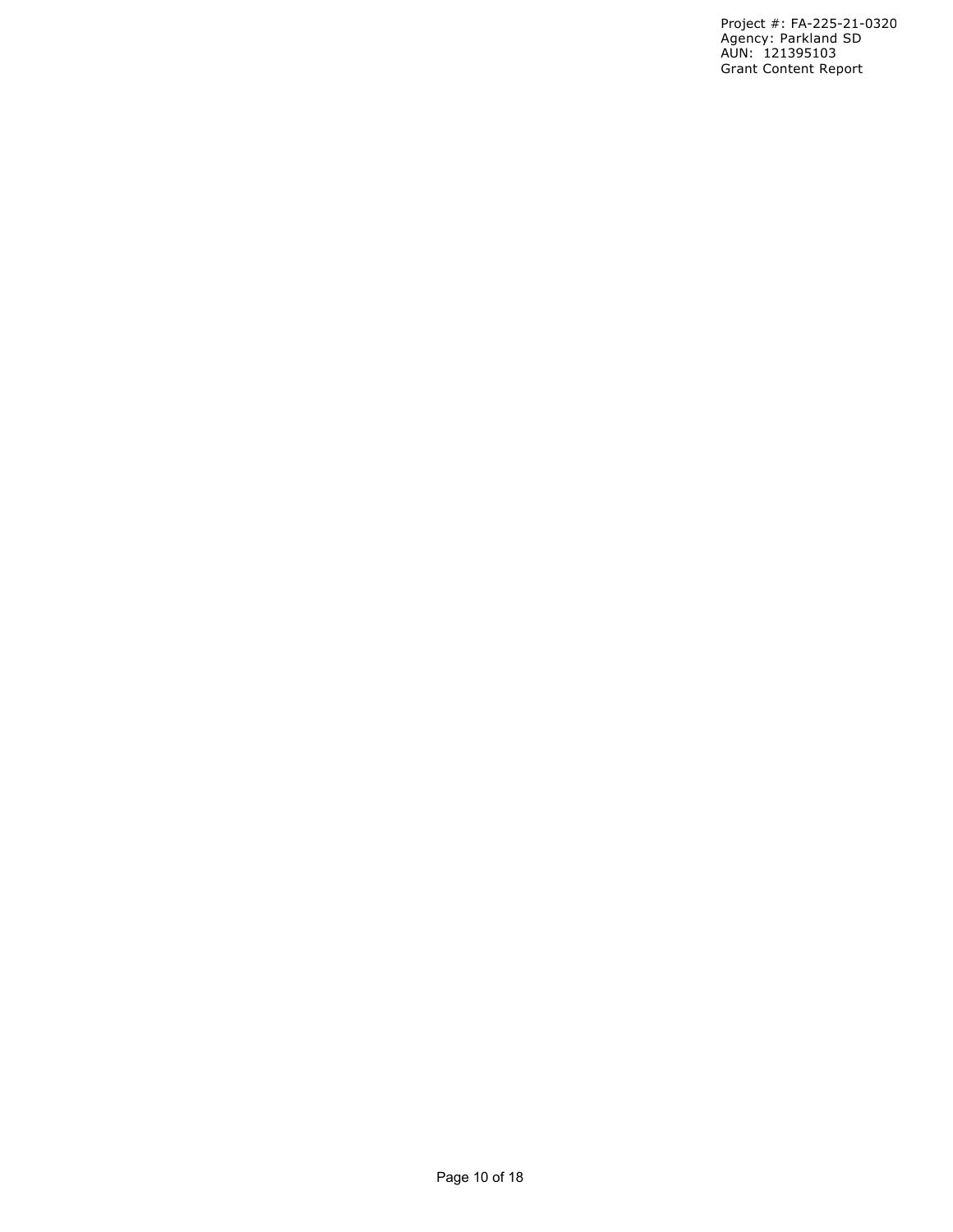#### **Section: Budget - Social and Emotional Learning Budget**

Social and Emotional Learning Budget

# **Budget**

\$620,979.00 **Allocation** \$620,979.00

# **Budget Over(Under) Allocation**

\$0.00

Enter your calculated value for the 30% Social and Emotional Learning set aside requirement. (Round Up to the whole dollar)

186,294

Budget Summary

| <b>Function</b>                                                              | <b>Object</b>                                                    | <b>Amount</b> | <b>Description</b>                                                                        |
|------------------------------------------------------------------------------|------------------------------------------------------------------|---------------|-------------------------------------------------------------------------------------------|
| 1100 - REGULAR<br><b>PROGRAMS-</b><br><b>FLEMENTARY/</b><br><b>SECONDARY</b> | 600 - Supplies                                                   | \$24,000.00   | Resources and<br>supplies related to the<br>district's mindfulness<br>Mind Up programming |
| 1100 - REGULAR<br><b>PROGRAMS-</b><br>ELEMENTARY /<br><b>SECONDARY</b>       | 300 - Purchased<br>Professional and<br><b>Technical Services</b> | \$20,000.00   | Fees for guest<br>speakers on SEL<br>specific topics                                      |
| 2100 - SUPPORT<br>SERVICES-<br><b>STUDENTS</b>                               | 100 - Salaries                                                   | \$112,294.00  | Salaries for school<br>psychologist                                                       |
| 2100 - SUPPORT<br>SERVICES-<br><b>STUDENTS</b>                               | 200 - Benefits                                                   | \$30,000.00   | Healthcare benefits for<br>school spychologist                                            |
|                                                                              |                                                                  | \$186,294.00  |                                                                                           |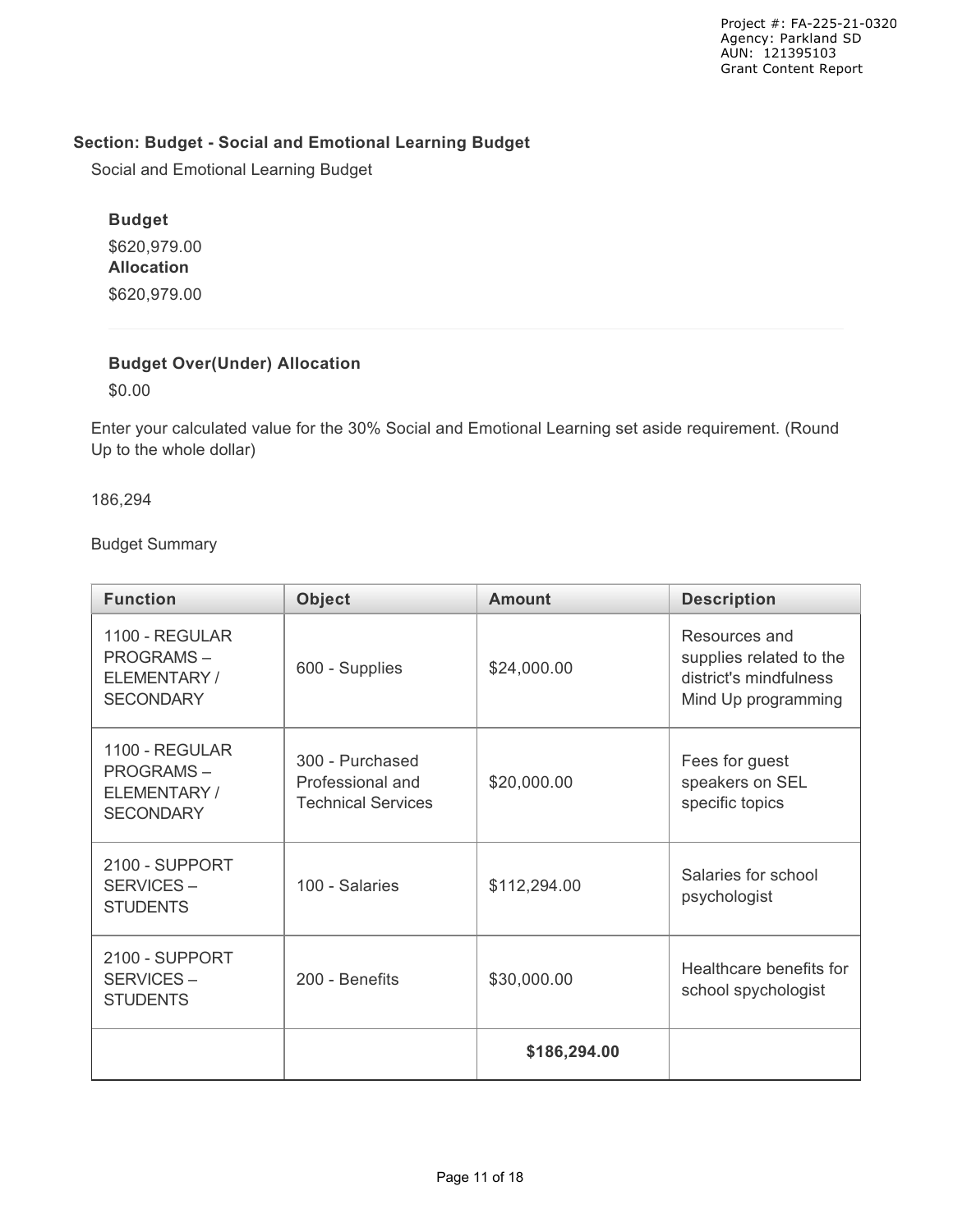#### **Section: Budget - Social and Emotional Learning Professional Development Budget**

Social and Emotional Learning Professional Development Budget

# **Budget**

\$620,979.00 **Allocation** \$620,979.00

#### **Budget Over(Under) Allocation**

\$0.00

Enter your calculated value for the 10% Social and Emotional Learning Professional Development set aside requirement. (Round Up to the whole dollar)

62,098

Budget Summary

| <b>Function</b>                         | <b>Object</b>                                                    | <b>Amount</b> | <b>Description</b>                                                   |
|-----------------------------------------|------------------------------------------------------------------|---------------|----------------------------------------------------------------------|
| 2200 - Staff Support<br><b>Services</b> | 600 - Supplies                                                   | \$28,500.00   | Software programming<br>for staff professional<br>development on SEL |
| 2200 - Staff Support<br><b>Services</b> | 300 - Purchased<br>Professional and<br><b>Technical Services</b> | \$33,598.00   | Trainer fees for<br>MindUp Professional<br>Development               |
|                                         |                                                                  | \$62,098.00   |                                                                      |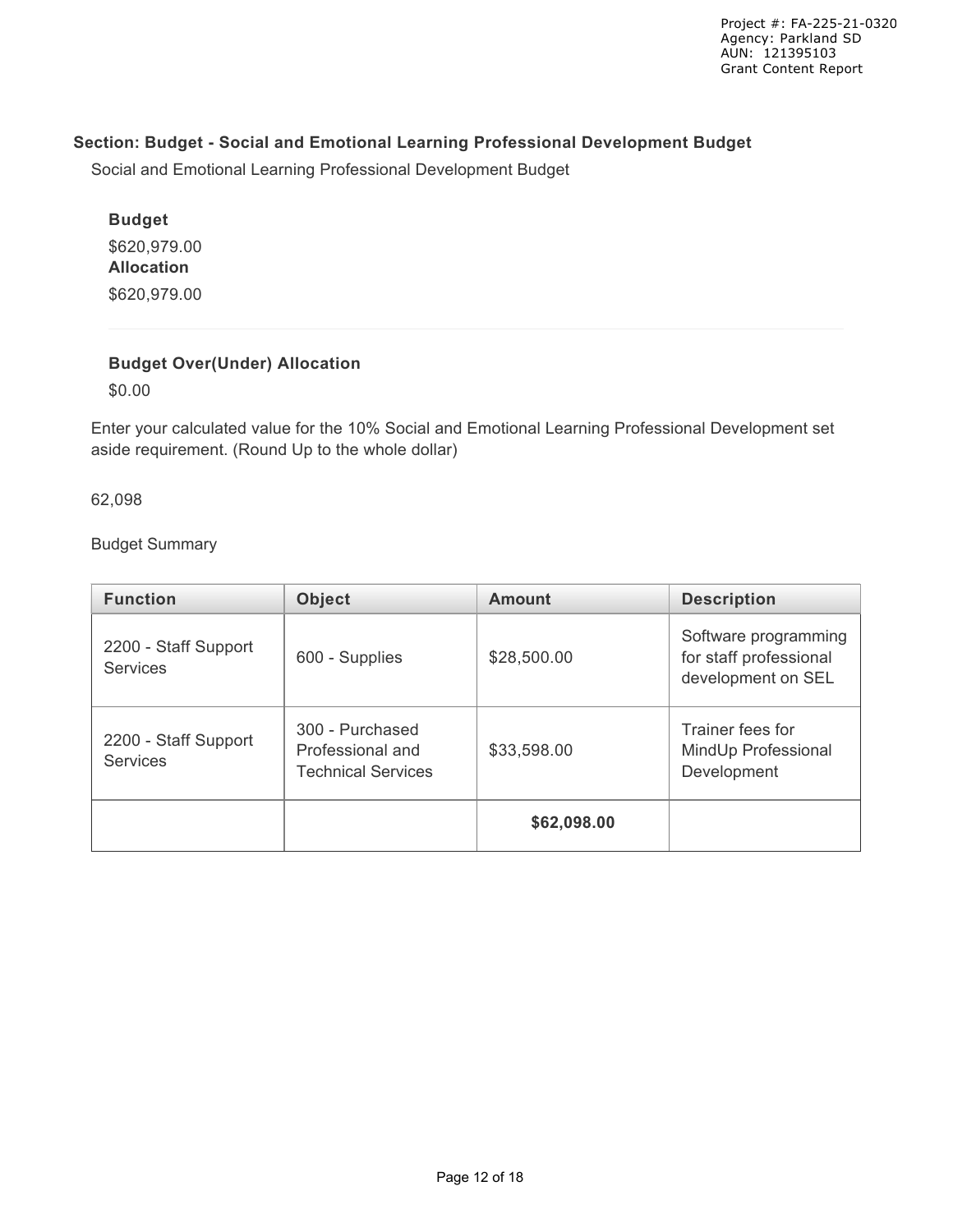#### **Section: Budget - Reading Improvement Budget**

Reading Improvement Budget

#### **Budget**

\$620,979.00 **Allocation** \$620,979.00

### **Budget Over(Under) Allocation**

\$0.00

Enter your calculated value for the 8% Reading Improvement set aside requirement. (Round Up to the whole dollar)

49,678

Budget Summary

| <b>Function</b>                                                        | <b>Object</b>  | <b>Amount</b> | <b>Description</b>                                                                                                  |
|------------------------------------------------------------------------|----------------|---------------|---------------------------------------------------------------------------------------------------------------------|
| 1100 - REGULAR<br><b>PROGRAMS-</b><br>ELEMENTARY /<br><b>SECONDARY</b> | 600 - Supplies | \$49,678.00   | Fees related to ECRI<br>reading program<br>implementation and<br>decodable readers for<br>elementary<br>programming |
|                                                                        |                | \$49,678.00   |                                                                                                                     |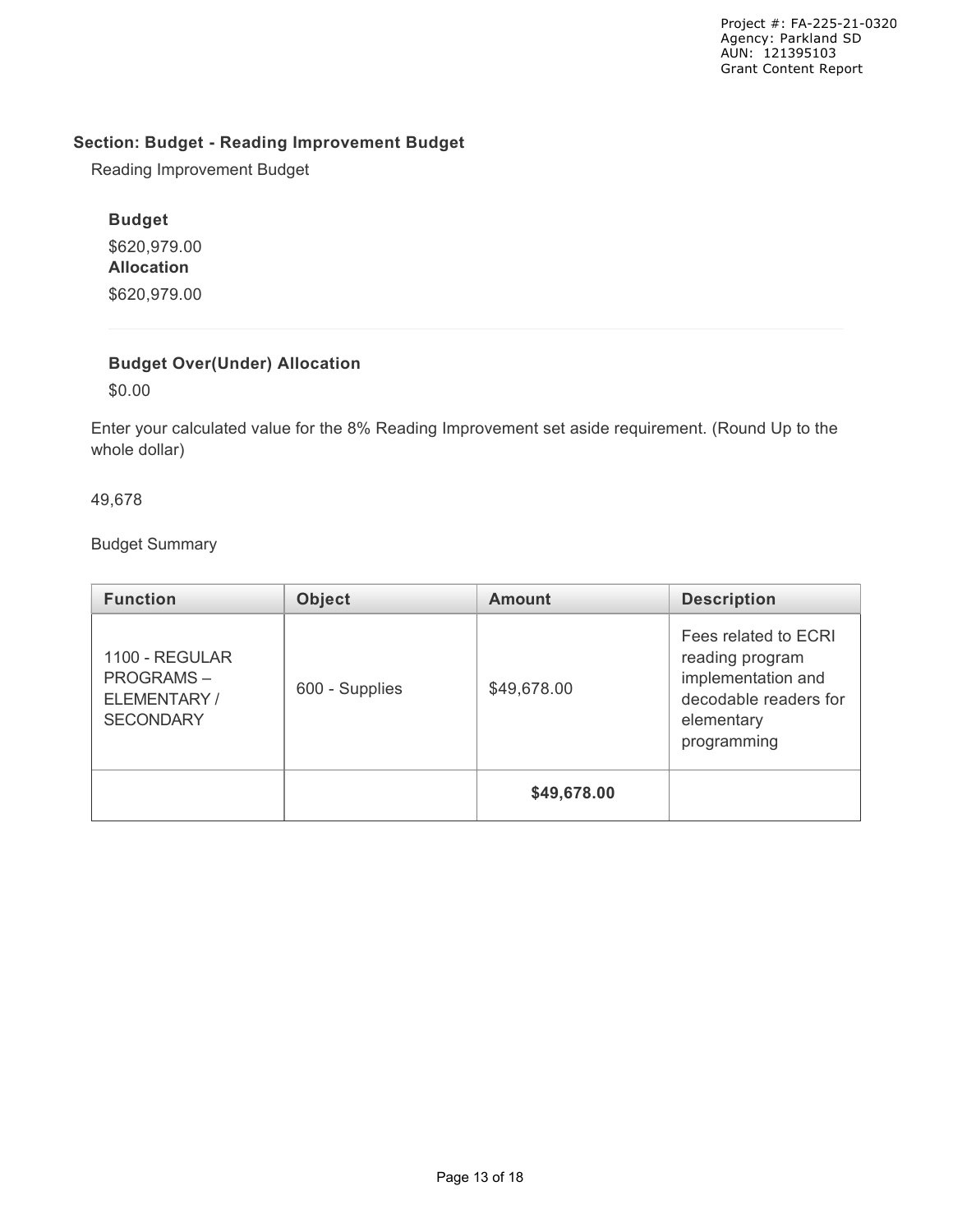# **Section: Budget - Other Learning Loss Expenditures Learning Loss Budget**

Calculate the remaining LEA Allocation amount to fund Other Learning Loss Activities. Please enter **Budget Totals** from the **SEL, SEL PD, and Reading Improvement budget sections** to determine what funds are remaining for Other Learning Loss Activities. Click Save to calculate the value, and then this budget section Total should be equal this amount. (Calculation will populate when you click the Save button)

|                                                                            | <b>Total LEA</b><br><b>Allocation</b> | <b>30% SEL</b><br><b>Budgeted</b><br><b>Value</b> | <b>10% SEL PD</b><br><b>Budgeted</b><br><b>Value</b> | 8% Reading<br>Improvement<br><b>Budgeted</b><br><b>Value</b> | Remaining<br><b>Allocation</b><br>for Other<br>Learning<br><b>Loss</b><br><b>Activities</b> |
|----------------------------------------------------------------------------|---------------------------------------|---------------------------------------------------|------------------------------------------------------|--------------------------------------------------------------|---------------------------------------------------------------------------------------------|
| <b>Other</b><br><b>Learning Loss</b><br><b>Activities</b><br><b>Amount</b> | 620,979                               | 186,294                                           | 62,098                                               | 49,678                                                       | 322,909                                                                                     |

#### **Learning Loss Expenditures**

**Budget** \$620,979.00 **Allocation** \$620,979.00

# **Budget Over(Under) Allocation**

\$0.00

#### Budget Overview

| <b>Function</b>                                                        | <b>Object</b>  | <b>Amount</b> | <b>Description</b>                                                                                                                                      |
|------------------------------------------------------------------------|----------------|---------------|---------------------------------------------------------------------------------------------------------------------------------------------------------|
| 1100 - REGULAR<br><b>PROGRAMS-</b><br>ELEMENTARY /<br><b>SECONDARY</b> | 600 - Supplies | \$185,909.00  | <b>Progress Monitoring</b><br>Tool, remaining<br>balance on decodable<br>readers, ST Matt<br>programming,<br>remaining balance of<br>HS credit recovery |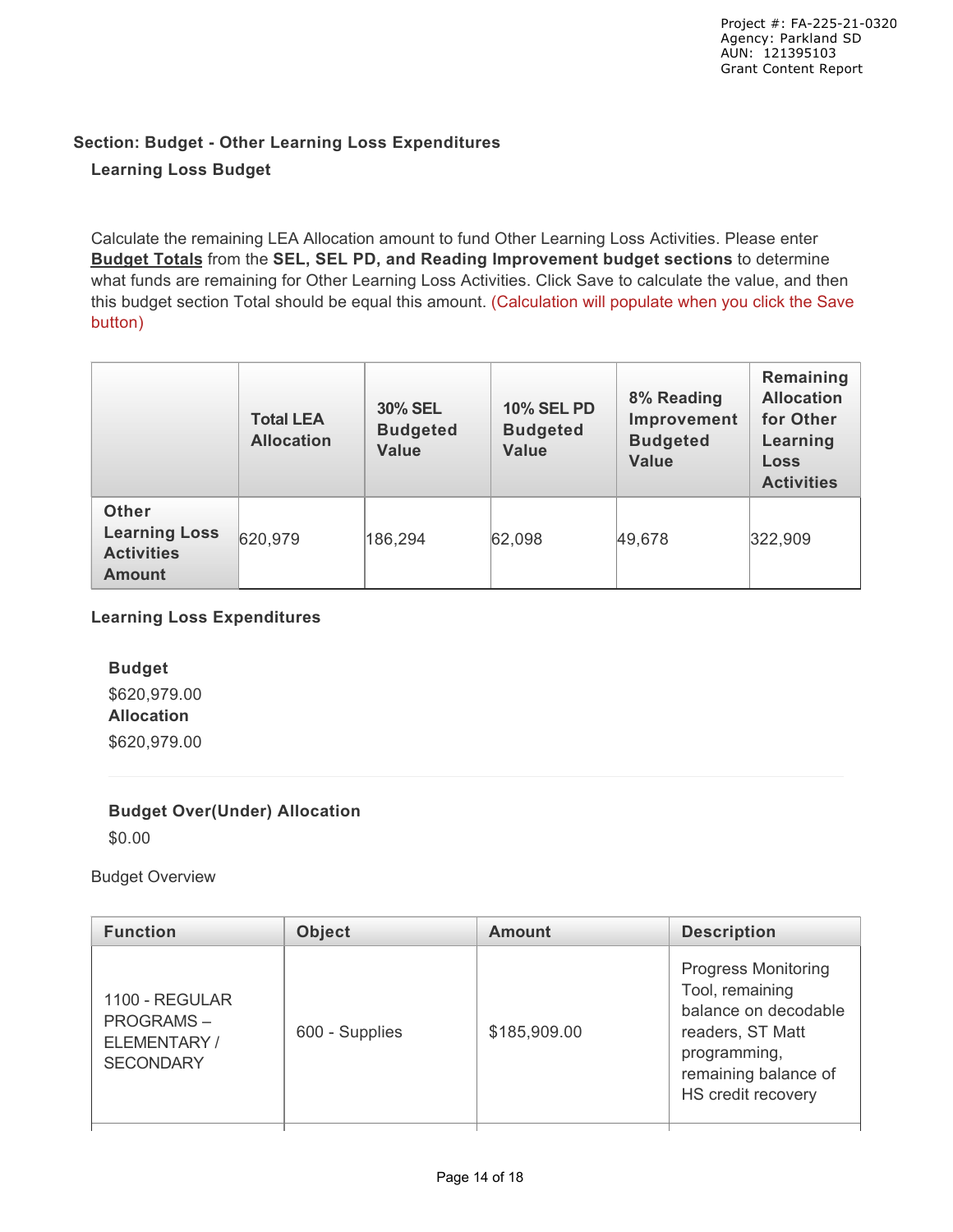| <b>Function</b>                                                               | <b>Object</b>                                                    | <b>Amount</b> | <b>Description</b>                                                                                                     |
|-------------------------------------------------------------------------------|------------------------------------------------------------------|---------------|------------------------------------------------------------------------------------------------------------------------|
| <b>1100 - REGULAR</b><br><b>PROGRAMS-</b><br>ELEMENTARY /<br><b>SECONDARY</b> | 100 - Salaries                                                   | \$133,000.00  | Salaries for After<br>school tutoring<br>programs that are in<br>excess of the after<br>school set aside<br>allocation |
| 2200 - Staff Support<br><b>Services</b>                                       | 300 - Purchased<br>Professional and<br><b>Technical Services</b> | \$4,000.00    | Professional<br>development on<br>progress monitoring<br>screener tools                                                |
|                                                                               |                                                                  | \$322,909.00  |                                                                                                                        |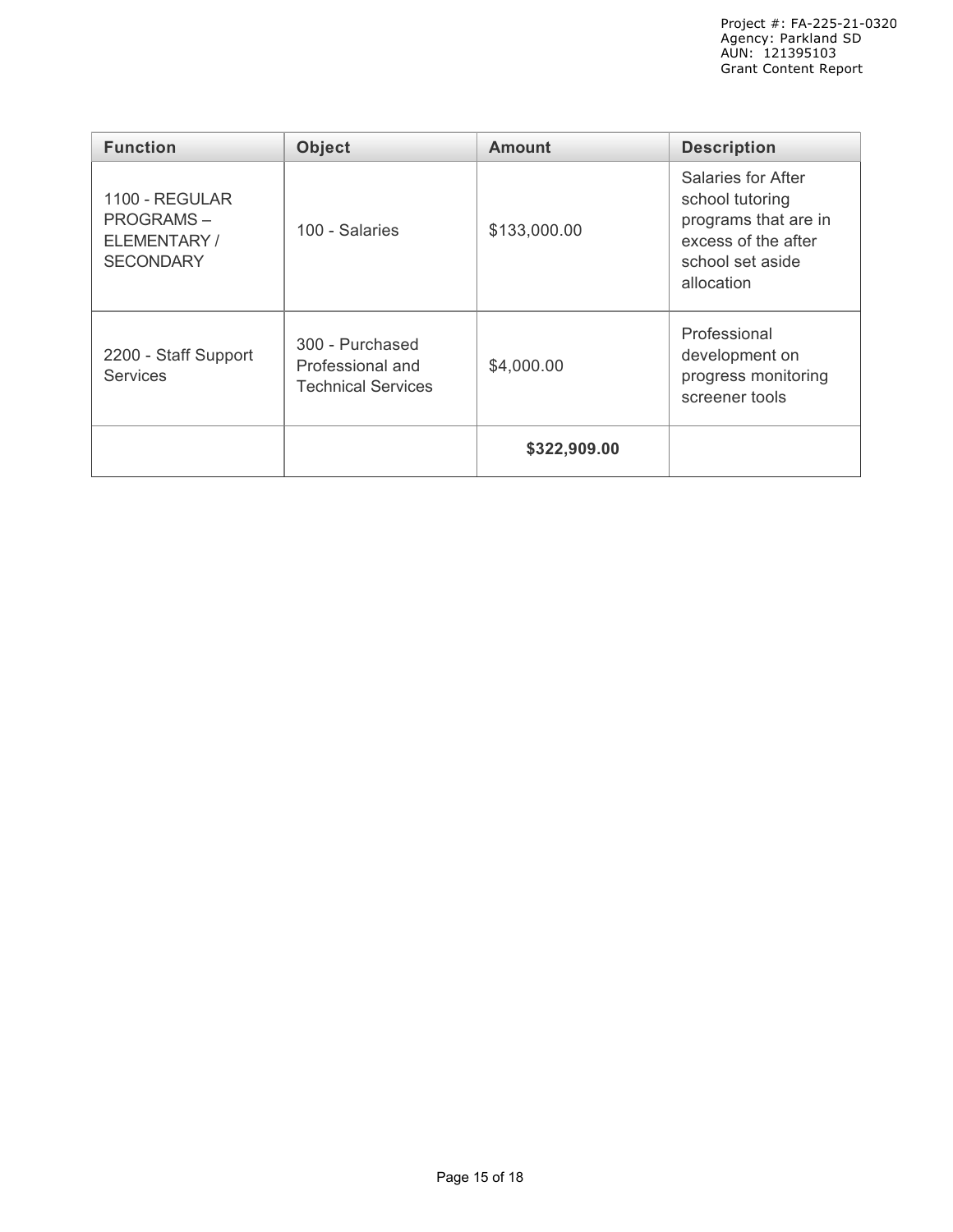# **Section: Budget - Budget Summary BUDGET OVERVIEW**

**Budget** \$620,979.00 **Allocation** \$620,979.00

# **Budget Over(Under) Allocation**

\$0.00

#### **BUDGET SUMMARY**

|                                                                                   | 100<br><b>Salaries</b> | 200<br><b>Benefits</b> | 300<br><b>Purchased</b><br>Professional<br>and<br><b>Technical</b> | 400<br><b>Purchased</b><br><b>Property</b><br><b>Services</b> | 500 Other<br><b>Purchased</b><br><b>Services</b> | 600<br><b>Supplies</b><br>800<br><b>Dues</b><br>and | 700<br>Property | <b>Totals</b> |
|-----------------------------------------------------------------------------------|------------------------|------------------------|--------------------------------------------------------------------|---------------------------------------------------------------|--------------------------------------------------|-----------------------------------------------------|-----------------|---------------|
|                                                                                   |                        | \$0.00                 | <b>Services</b><br>\$0.00                                          | \$0.00                                                        | \$0.00                                           | <b>Fees</b><br>\$0.00                               | \$0.00          |               |
| 1000 Instruction                                                                  | \$0.00                 |                        |                                                                    |                                                               |                                                  |                                                     |                 | \$0.00        |
| 1100 REGULAR<br><b>PROGRAMS-</b><br><b>ELEMENTARY/</b><br><b>SECONDARY</b>        | \$133,000.00           | \$0.00                 | \$20,000.00                                                        | \$0.00                                                        |                                                  | \$0.00 \$259,587.00                                 | \$0.00          | \$412,587.00  |
| <b>1200 SPECIAL</b><br><b>PROGRAMS-</b><br><b>ELEMENTARY/</b><br><b>SECONDARY</b> | \$0.00                 | \$0.00                 | \$0.00                                                             | \$0.00                                                        | \$0.00                                           | \$0.00                                              | \$0.00          | \$0.00        |
| <b>1300 CAREER</b><br><b>AND TECHNICAL</b><br><b>EDUCATION</b>                    | \$0.00                 | \$0.00                 | \$0.00                                                             | \$0.00                                                        | \$0.00                                           | \$0.00                                              | \$0.00          | \$0.00        |
| 1400 Other<br>Instructional<br>Programs-<br>Elementary /<br><b>Secondary</b>      | \$0.00                 | \$0.00                 | \$0.00                                                             | \$0.00                                                        | \$0.00                                           | \$0.00                                              | \$0.00          | \$0.00        |
| 1600 * ADULT<br><b>EDUCATION</b><br><b>PROGRAMS</b>                               | \$0.00                 | \$0.00                 | \$0.00                                                             | \$0.00                                                        | \$0.00                                           | \$0.00                                              | \$0.00          | \$0.00        |
| 1700 Higher                                                                       |                        |                        |                                                                    |                                                               |                                                  |                                                     |                 |               |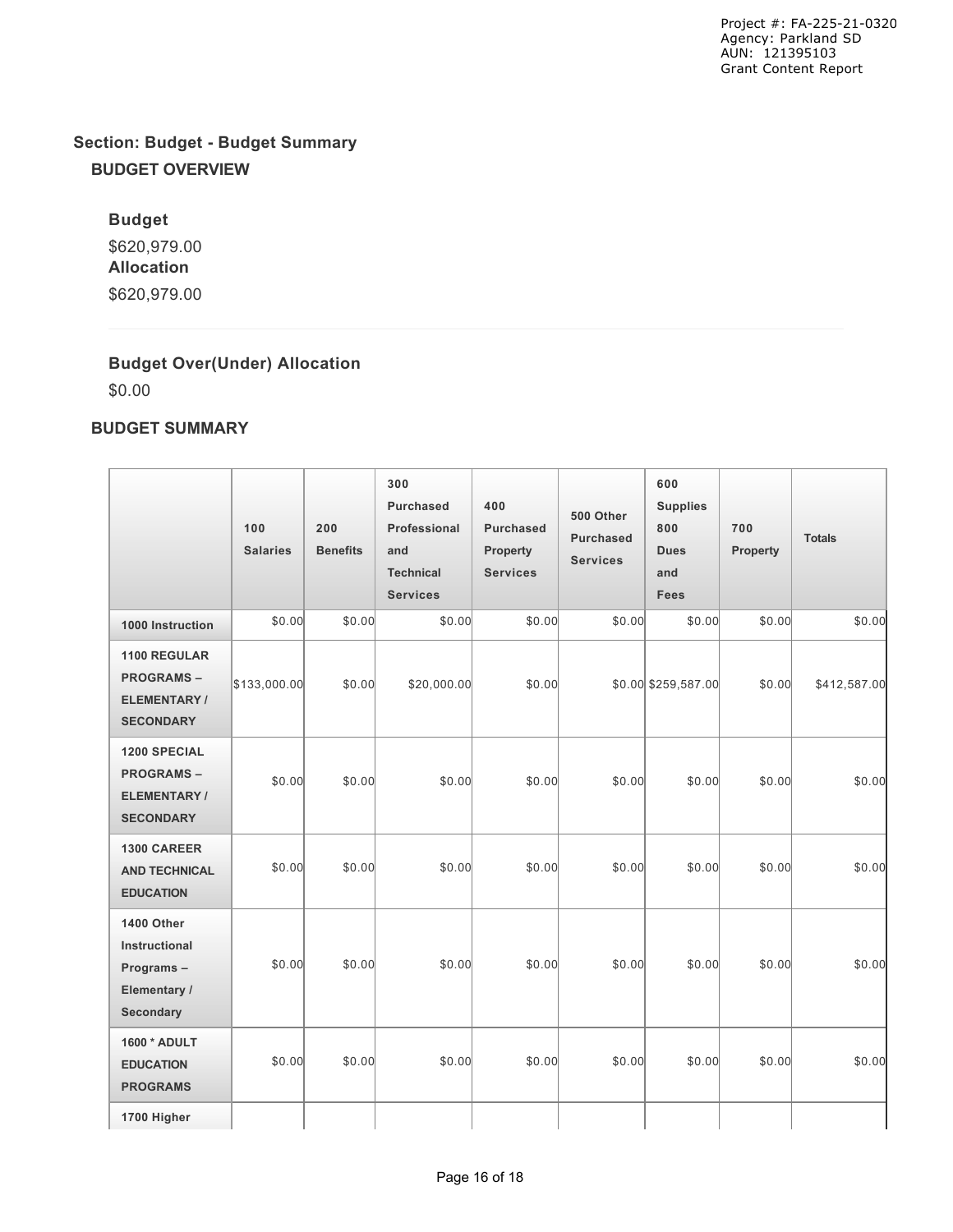|                                                                                | 100<br><b>Salaries</b> | 200<br><b>Benefits</b> | 300<br><b>Purchased</b><br>Professional<br>and<br><b>Technical</b><br><b>Services</b> | 400<br><b>Purchased</b><br>Property<br><b>Services</b> | 500 Other<br><b>Purchased</b><br><b>Services</b> | 600<br><b>Supplies</b><br>800<br><b>Dues</b><br>and<br><b>Fees</b> | 700<br>Property | <b>Totals</b> |
|--------------------------------------------------------------------------------|------------------------|------------------------|---------------------------------------------------------------------------------------|--------------------------------------------------------|--------------------------------------------------|--------------------------------------------------------------------|-----------------|---------------|
| <b>Education</b><br><b>Programs</b>                                            | \$0.00                 | \$0.00                 | \$0.00                                                                                | \$0.00                                                 | \$0.00                                           | \$0.00                                                             | \$0.00          | \$0.00        |
| 1800 Pre-K                                                                     | \$0.00                 | \$0.00                 | \$0.00                                                                                | \$0.00                                                 | \$0.00                                           | \$0.00                                                             | \$0.00          | \$0.00        |
| 2000 SUPPORT<br><b>SERVICES</b>                                                | \$0.00                 | \$0.00                 | \$0.00                                                                                | \$0.00                                                 | \$0.00                                           | \$0.00                                                             | \$0.00          | \$0.00        |
| 2100 SUPPORT<br><b>SERVICES -</b><br><b>STUDENTS</b>                           | \$112,294.00           | \$30,000.00            | \$0.00                                                                                | \$0.00                                                 | \$0.00                                           | \$0.00                                                             | \$0.00          | \$142,294.00  |
| <b>2200 Staff</b><br><b>Support</b><br><b>Services</b>                         | \$0.00                 | \$0.00                 | \$37,598.00                                                                           | \$0.00                                                 | \$0.00                                           | \$28,500.00                                                        | \$0.00          | \$66,098.00   |
| 2300 SUPPORT<br><b>SERVICES -</b><br><b>ADMINISTRATION</b>                     | \$0.00                 | \$0.00                 | \$0.00                                                                                | \$0.00                                                 | \$0.00                                           | \$0.00                                                             | \$0.00          | \$0.00        |
| 2400 Health<br><b>Support</b><br><b>Services</b>                               | \$0.00                 | \$0.00                 | \$0.00                                                                                | \$0.00                                                 | \$0.00                                           | \$0.00                                                             | \$0.00          | \$0.00        |
| 2500 Business<br><b>Support</b><br><b>Services</b>                             | \$0.00                 | \$0.00                 | \$0.00                                                                                | \$0.00                                                 | \$0.00                                           | \$0.00                                                             | \$0.00          | \$0.00        |
| 2600 Operation<br>and Maintenance                                              | \$0.00                 | \$0.00                 | \$0.00                                                                                | \$0.00                                                 | \$0.00                                           | \$0.00                                                             | \$0.00          | \$0.00        |
| 2700 Student<br>Transportation                                                 | \$0.00                 | \$0.00                 | \$0.00                                                                                | \$0.00                                                 | \$0.00                                           | \$0.00                                                             | \$0.00          | \$0.00        |
| 2800 Central<br><b>Support</b><br><b>Services</b>                              | \$0.00                 | \$0.00                 | \$0.00                                                                                | \$0.00                                                 | \$0.00                                           | \$0.00                                                             | \$0.00          | \$0.00        |
| 3000<br><b>OPERATION OF</b><br>NON-<br><b>INSTRUCTIONAL</b><br><b>SERVICES</b> | \$0.00                 | \$0.00                 | \$0.00                                                                                | \$0.00                                                 | \$0.00                                           | \$0.00                                                             | \$0.00          | \$0.00        |
| <b>3100 Food</b><br><b>Services</b>                                            | \$0.00                 | \$0.00                 | \$0.00                                                                                | \$0.00                                                 | \$0.00                                           | \$0.00                                                             | \$0.00          | \$0.00        |